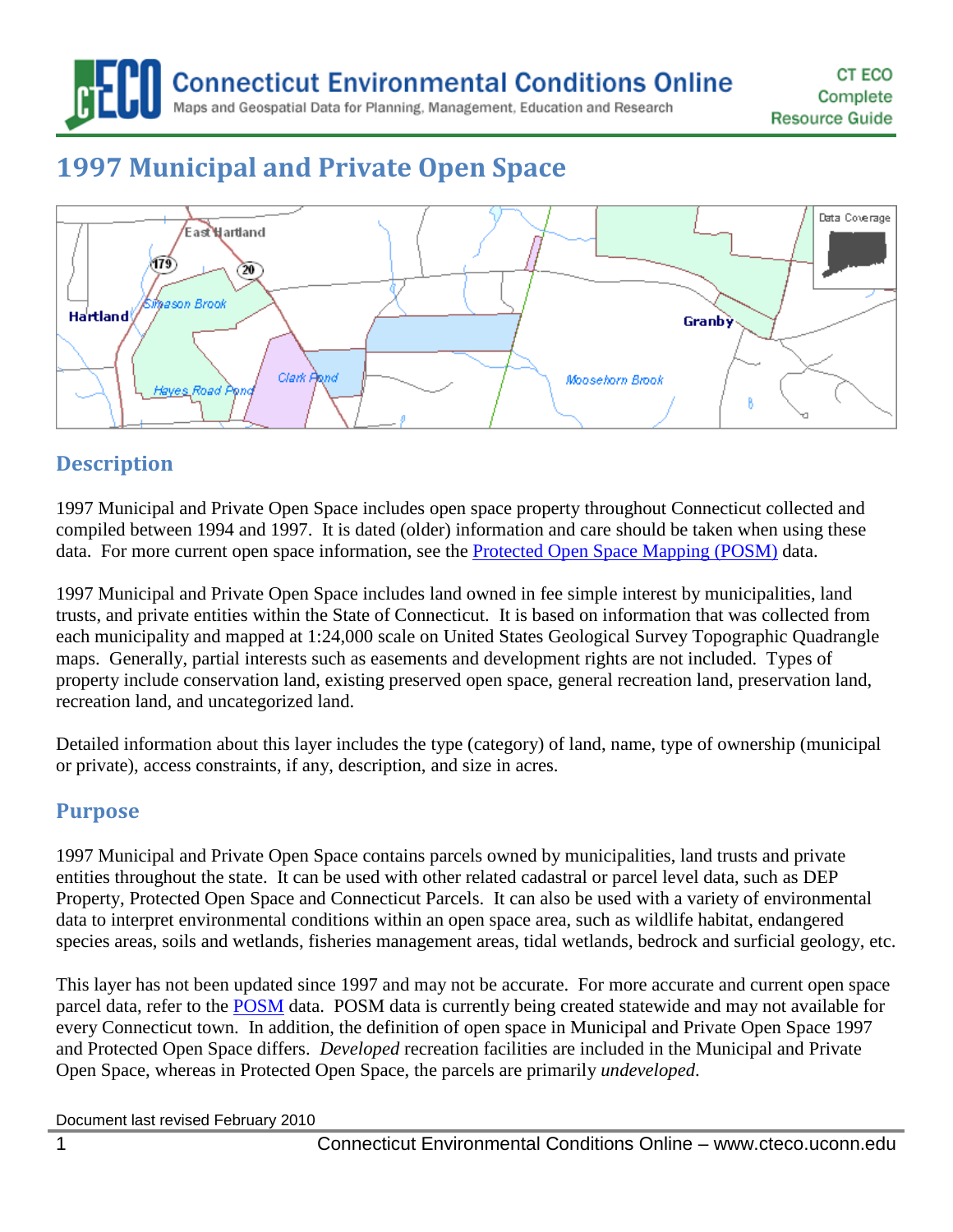# **Legend Description**

| <b>Symbol</b> | <b>Ownership and Access</b>         | <b>Explanation</b>                                                              |
|---------------|-------------------------------------|---------------------------------------------------------------------------------|
|               | Municipal - open to public          | Owned by the municipality and open to<br>the public for no fee.                 |
|               | Municipal – open to public with fee | Owned by the municipality and open to<br>the public for an entrance or use fee. |
|               | Municipal – residents only          | Owned by the municipality and open<br>only to residents of the municipality.    |
|               | Private – access unknown            | Privately owned and access details are<br>not known.                            |
|               | Private – open to public            | Privately owned and open to the public<br>for no fee.                           |
|               | Private – open to public with fee   | Privately owned and open to the public<br>for an entrance or use fee.           |
|               | Private – members or owners only    | Privately owned and open to members or<br>owners only.                          |

The legend for this layer is based on ownership and access.

# **Use Limitations**

1997 Municipal and Private Open Space consists of data that were collected and compiled at a 1:24,000 scale using the United State Geological Survey Topographic Quadrangle maps as a base. It should not be used at a scale more detailed than 1:24,000 (1 inch = 2,000 feet). Use this dataset only as a general guide to parcel boundaries. The boundaries in this layer are not to be used for legal purposes.

Because this dataset contains parcel information that was collected and compiled between 1994 and 1997, it is not current and is no longer accurate. For more updated open space data, see **POSM**. POSM dataset contains more current information but does not contain every town in the state since it is not yet complete.

## **Related Information**

[Protected Open Space Mapping \(POSM\)](http://cteco.uconn.edu/guides/resource/CT_ECO_Resource_Guide_Protected_Open_Space.pdf) – CT ECO Complete Resource Guide [DEP Property](http://cteco.uconn.edu/guides/resource/CT_ECO_Resource_Guide_DEP_Property.pdf) – CT ECO Complete Resource Guide [Federal Open Space](http://cteco.uconn.edu/guides/resource/CT_ECO_Resource_Guide_Federal_Open_Space.pdf) – CT ECO Complete Resource Guide

Document last revised February 2010